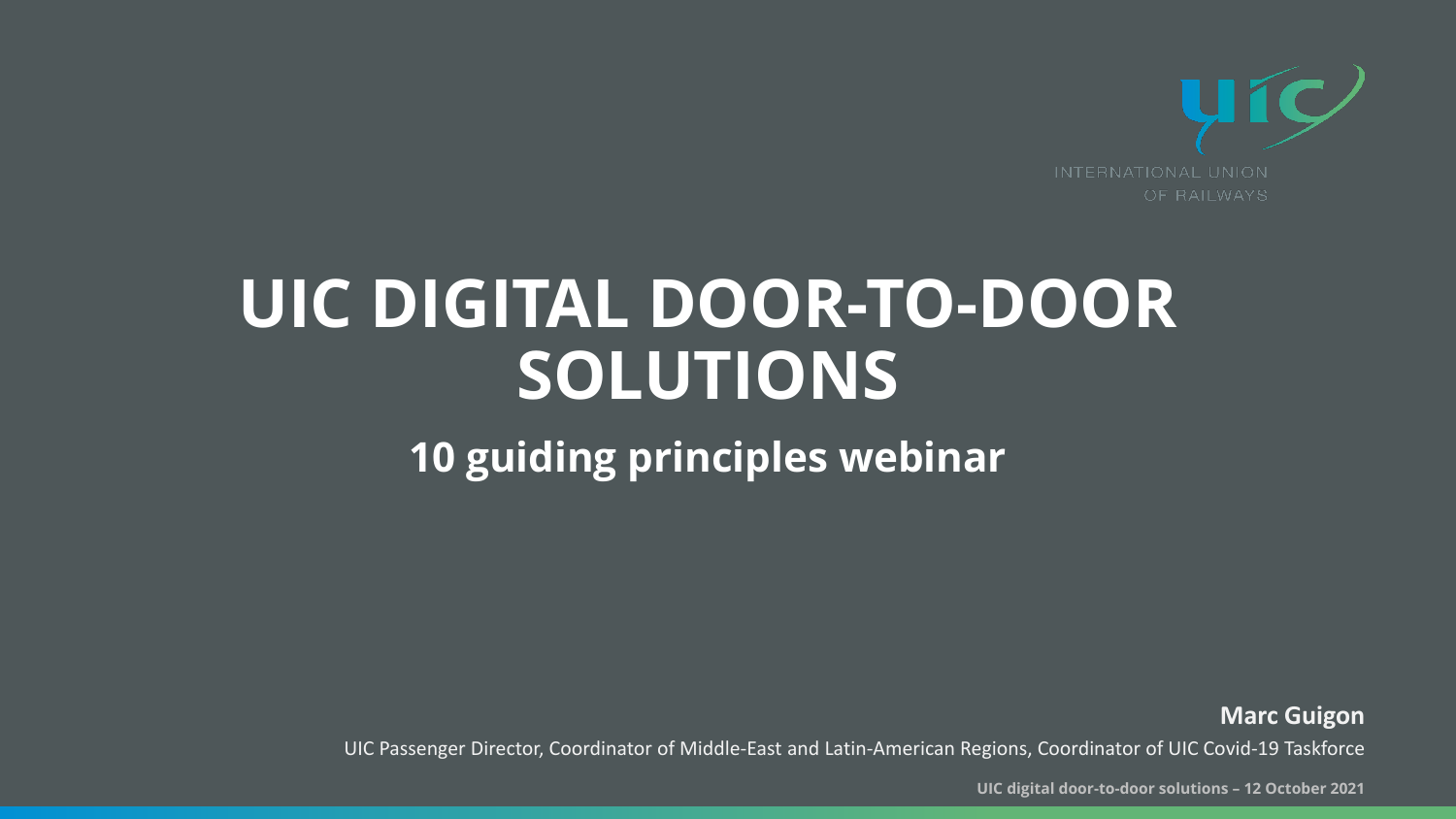#### Multimodality needs digital door to door solutions 2 for seamless travel

#### **Multimodality = Choices**



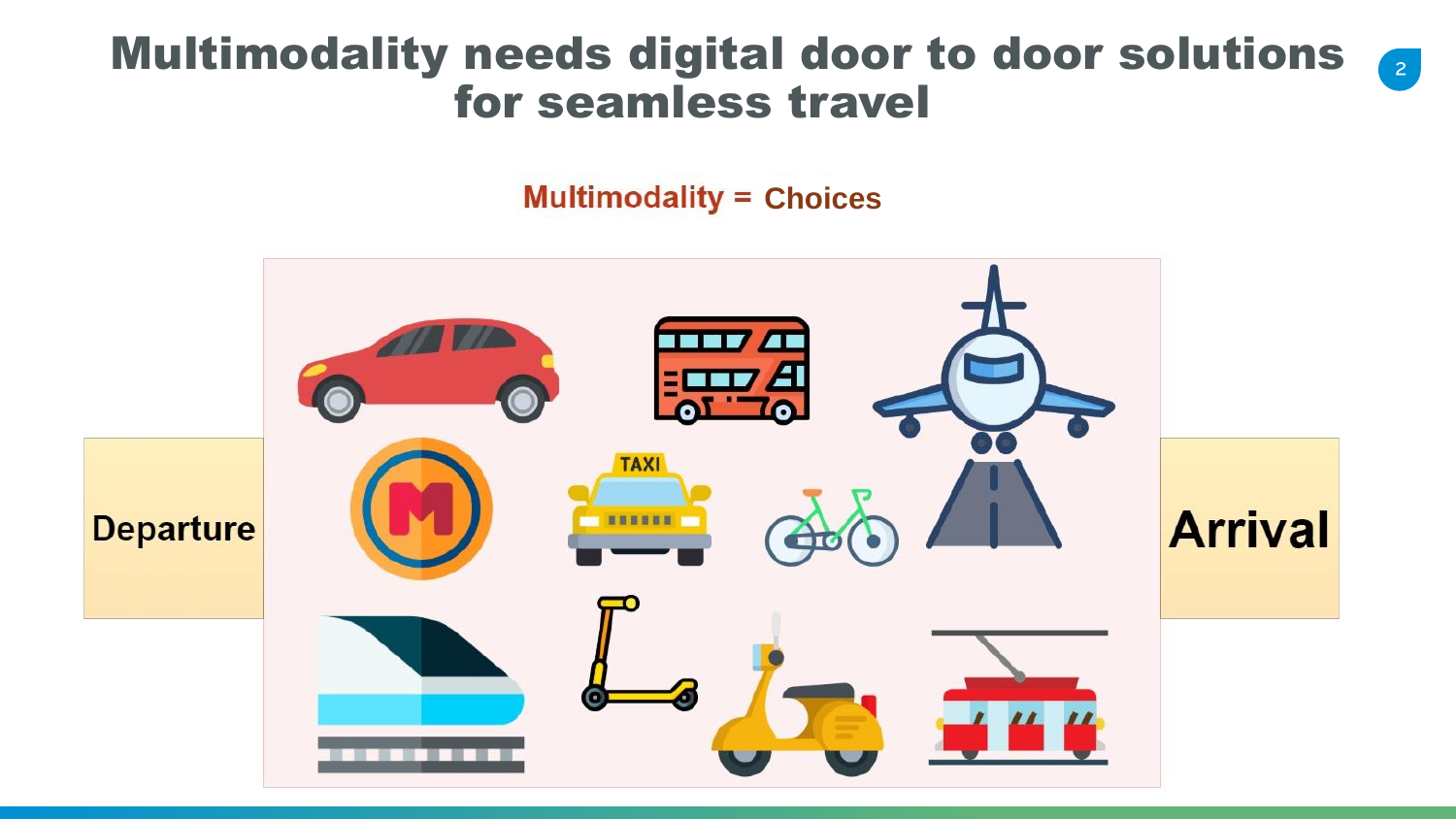## A long journey can be complex



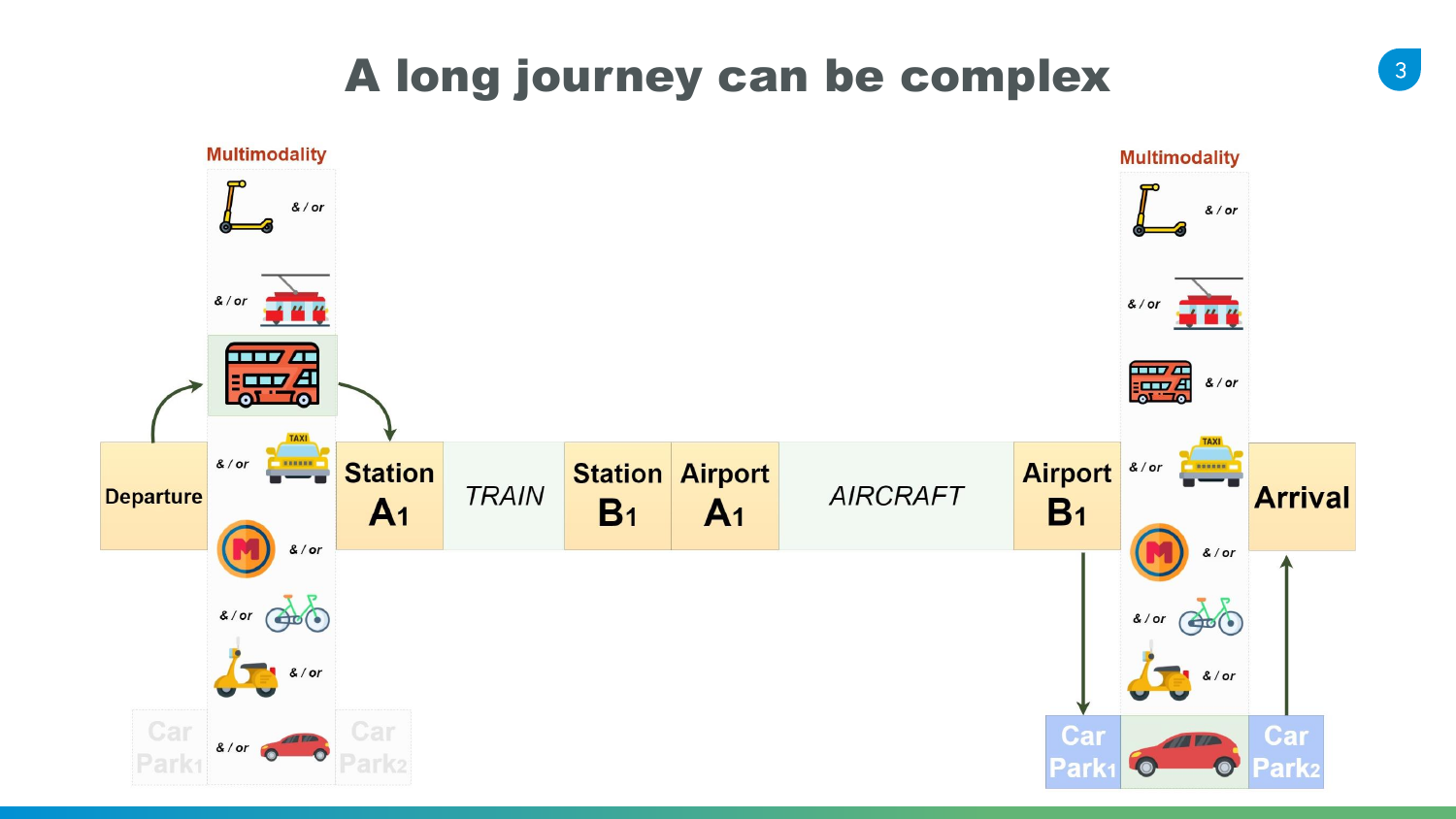



### **MaaS platforms**

#### **Everything at your fingertips**



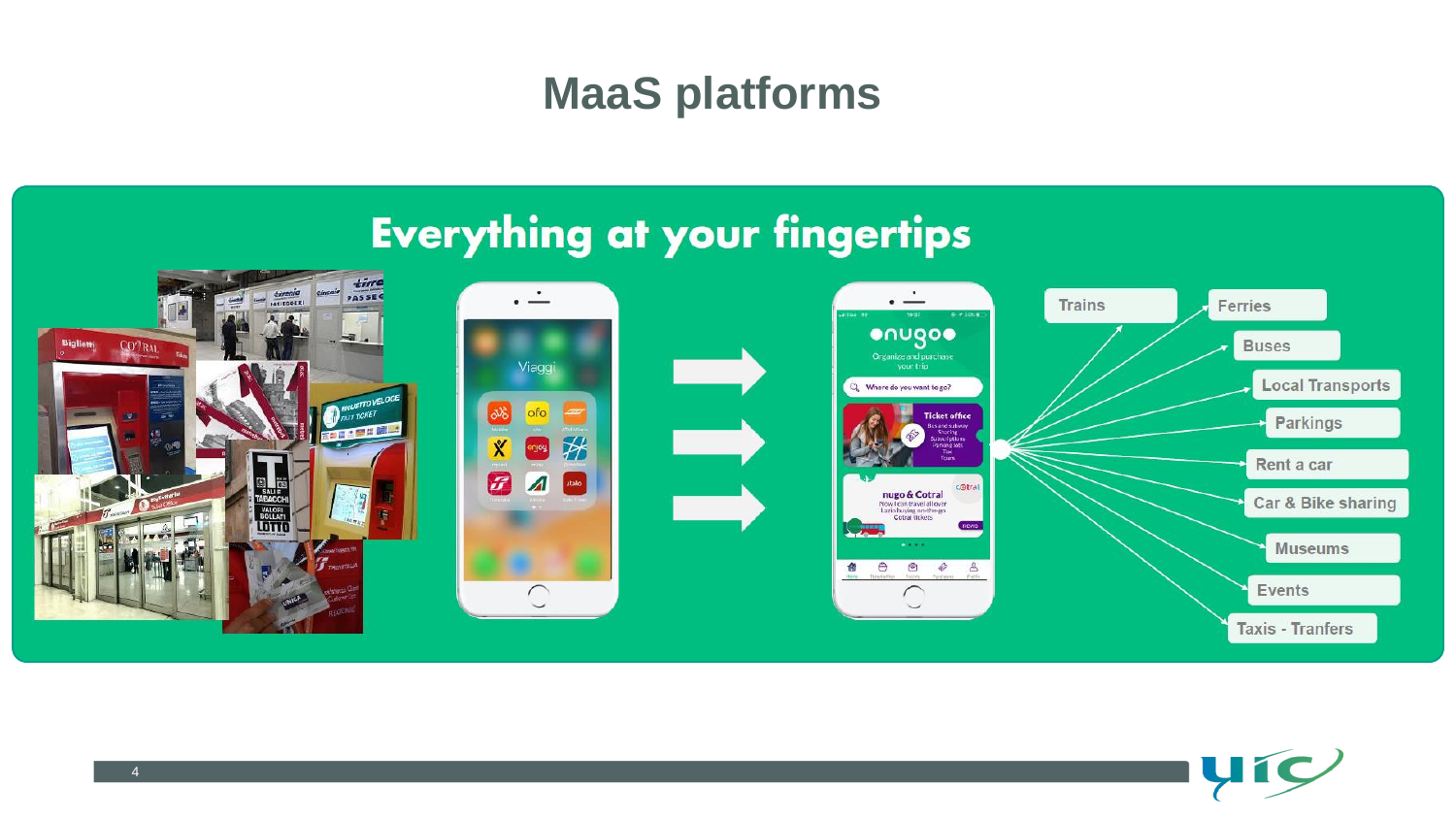### **Main benefits from MaaS to the actors**



- $\checkmark$  Data Collection and Analytics
	-
	- Promotion of sustainable
	- Improve accessibility and
	- Reduced Car Ownership
	- Promote competitive mobility

#### Transport providers E



- Evolve from (commodity) transport provider to digital mobility player
- Demand and supply management
- $\checkmark$  Key to change travel behaviour towards more sustainable modes
- New sales and information channels
- New mobility services and V fare products
- Enlarge customer base V
- $\checkmark$  Enable door-to-door offerings

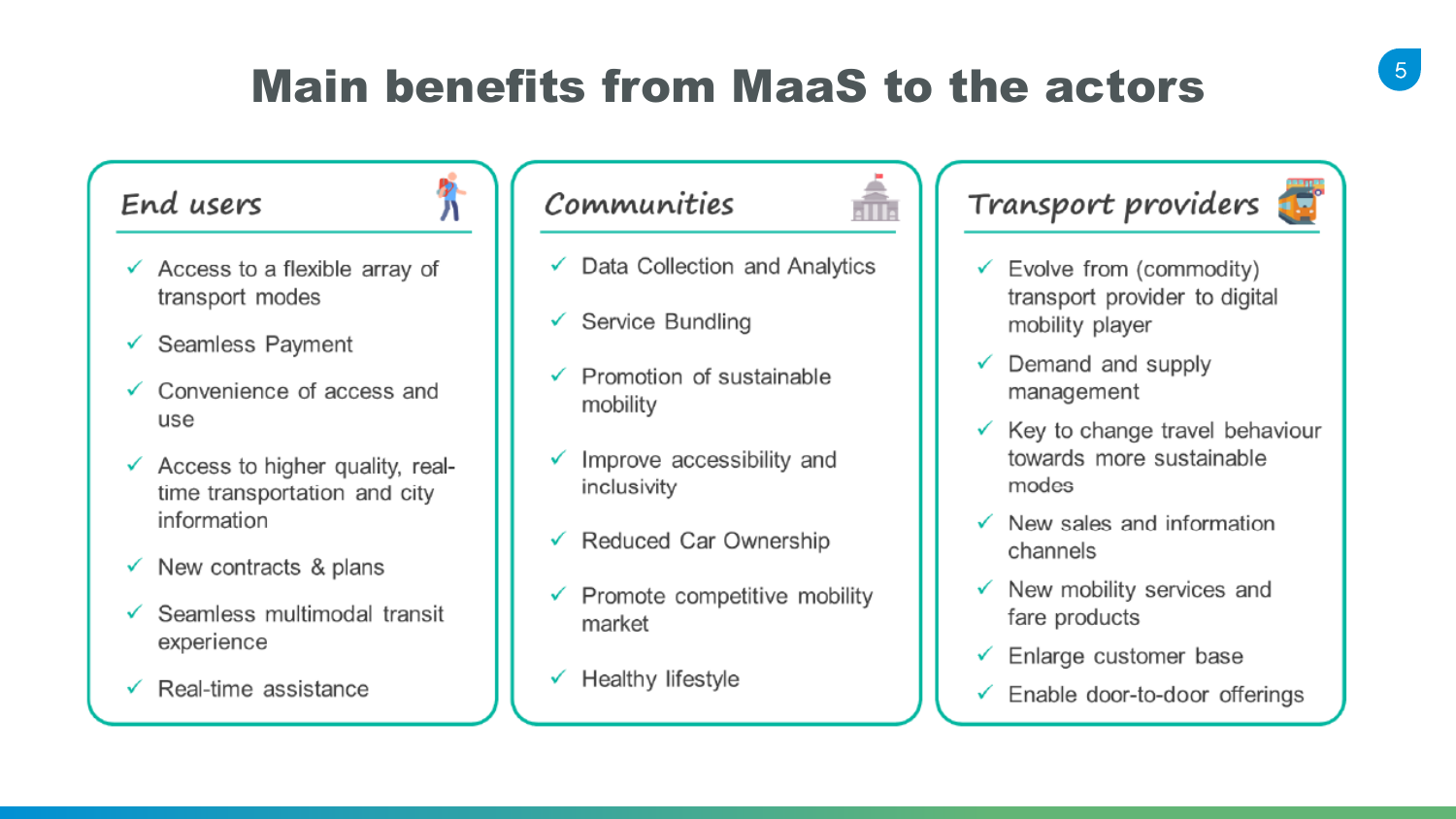

#### **MaaS models**

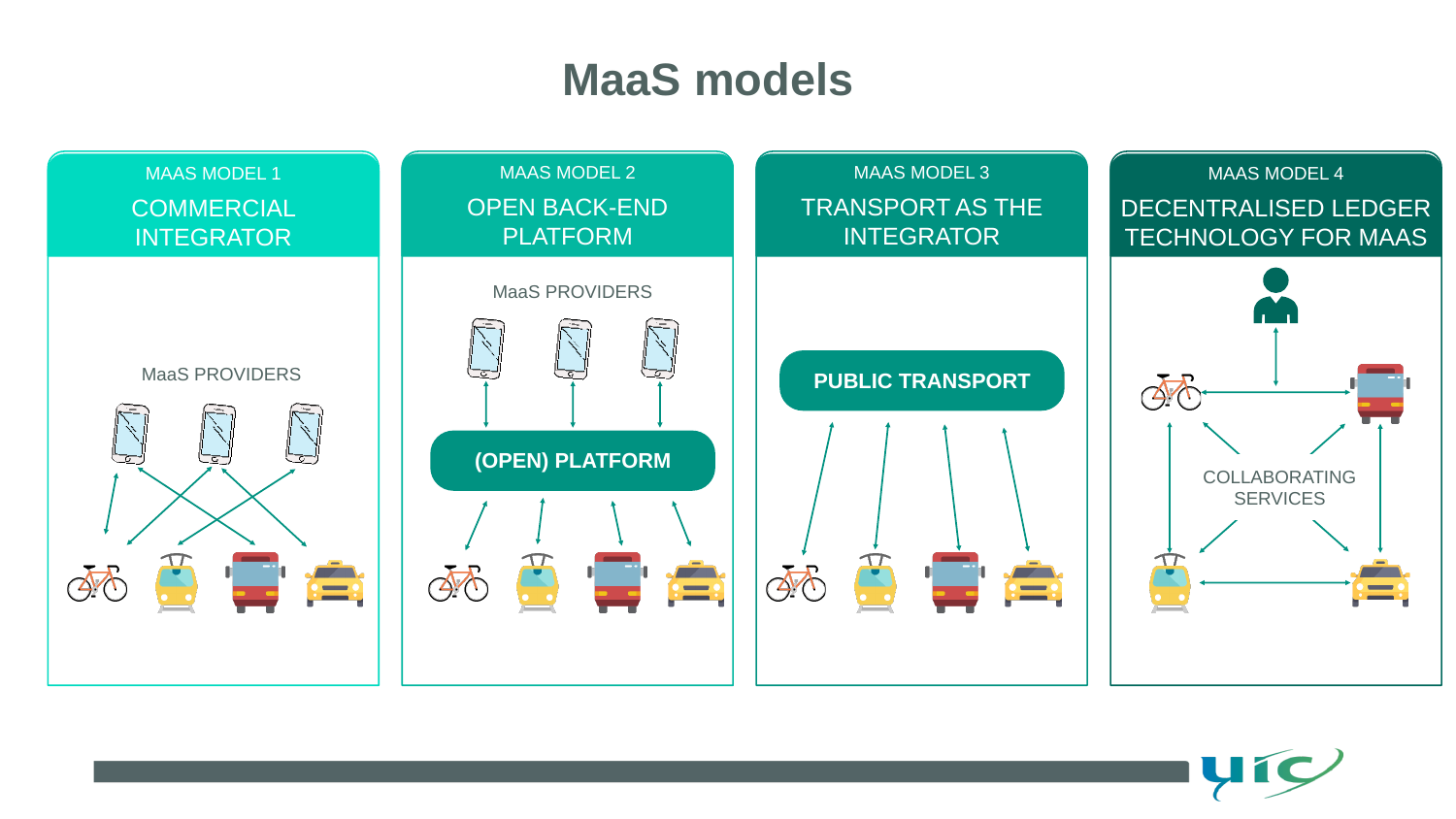## **Considerations for the rail perspective**

UIC is to play a key role in sharing knowledge, promoting innovation, providing standards and (potentially) technical enablers







There is strong interest for MaaS, however some aspects are challenging (business model, data



Users of multimodal mobility and tourists/visitors are considered the most promising target segments



Digital mobility solutions can help in different ways to manage the post-Covid-19 challenges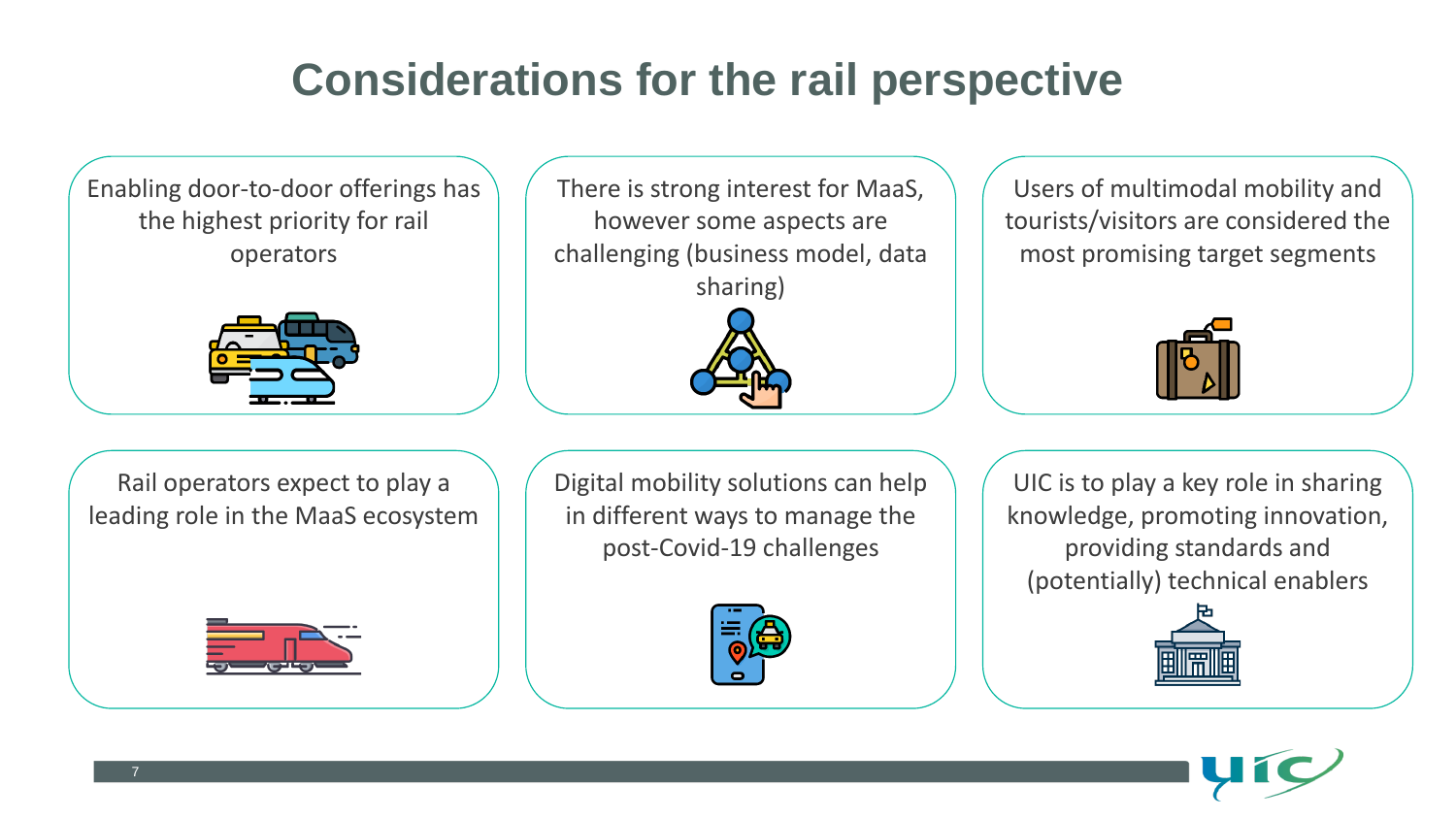

#### Consequences of mobility evolution – post pandemic

#### **Teleworking**

- Fewer daily trips to the inner suburbs
- Changing peak times and peak days
	- Tuesday and Thursday instead of Monday and Friday
		- => Concentration of rail resources over 3 days
		- => New pricing policy (subscriptions carnet tickets)
	- Flexibility in schedules: e.g. half-days of work
- Changes in living habits: attractiveness of rural area, medium-sized cities and remote suburbs (30% of teleworkers wish to permanently leave their accommodation in town)
	- Fewer commuter trips
	- More regular medium and long distance trips (once or twice a week) => longer trip duration: onboard services
	- Work spaces in the station and on board
-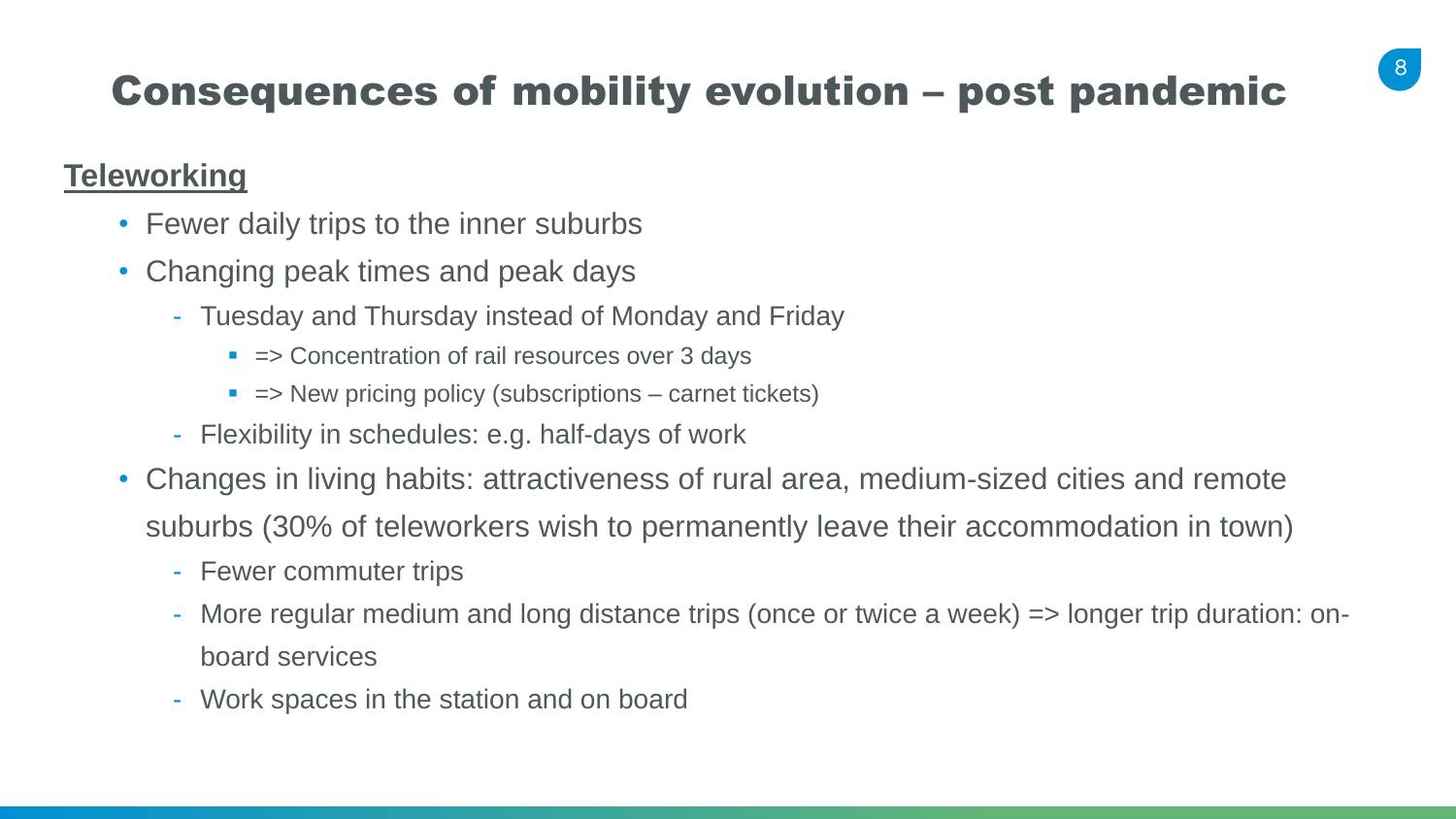

#### **Environmental awareness**

- Flight shaming: modal shift from air mode to railway mode
- Longer train trips, especially if they are weekly based
	- High-Speed trains: Increase in travel time => Increase in distances => Investment in long distance lines and in infrastructure capacity
	- Development of night trains
- Passengers are looking for new services:
	- More comfort
	- Rolling office: 5G, WiFi, etc
	- Meals on board or in the station
	- board, connectivity…)

#### - Night Trains: comfort, timetables adapted for business, services (shower on

#### Consequences of mobility evolution – post pandemic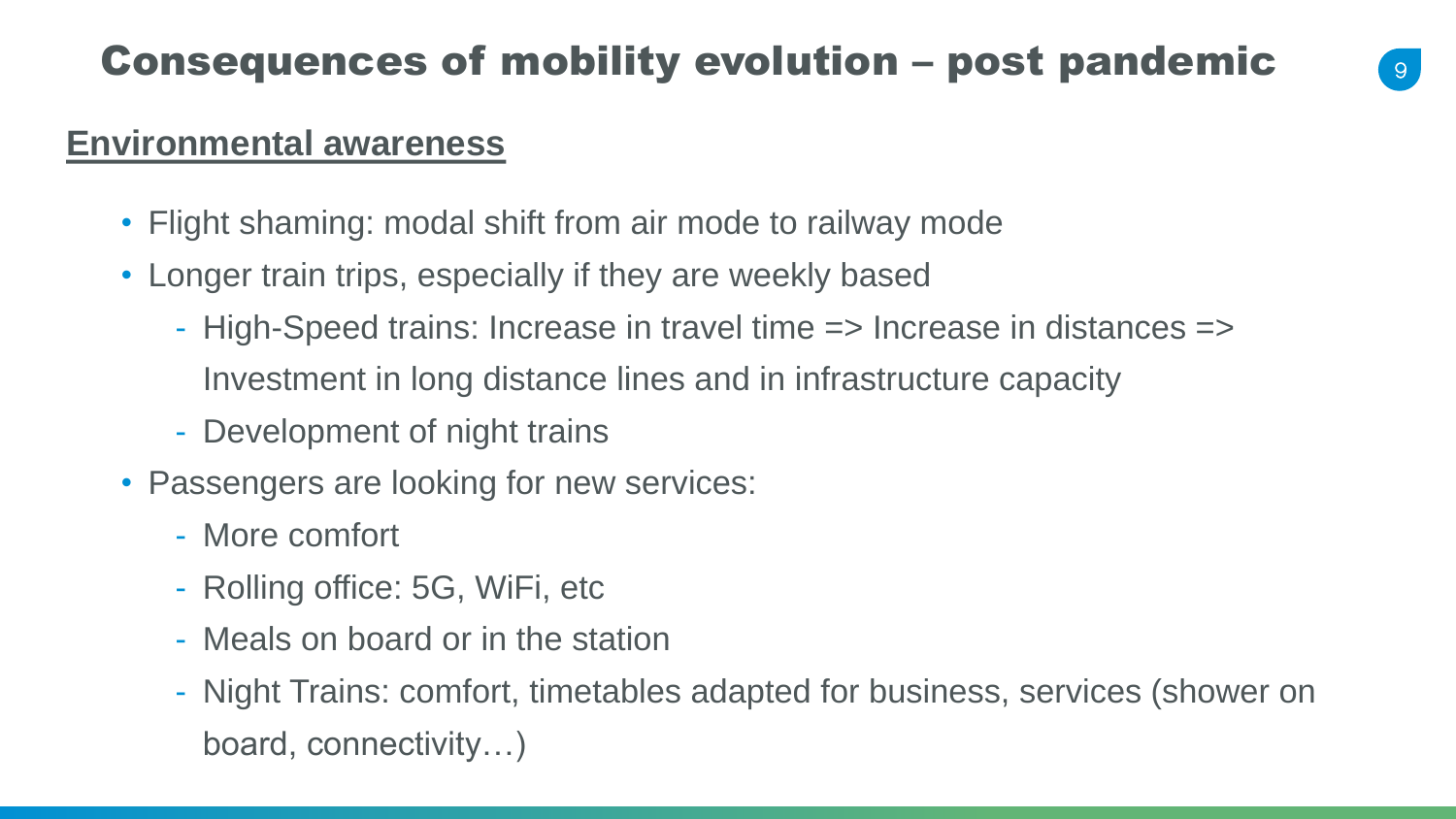





#### Domain of Relevance of each transport mode

**Target: achieve conditions for rail to increase its modal share…**

#### **Volume of passenger traffic**



#### **Arbitrage criteria between modes:**

- **Time/distance ratio** • **Economic equation**
- **Passenger experience**
	- Reliability
	- Flexibility
	- Comfort
	- Available time during travel
	- Door-to-door travel time
- Connection with
- other modes
- **Environmental** 
	- **performance**
- **Save space**
	- **Travel distance**



- … by **securing its natural domain of relevance**, leveraging its **core advantages**  (e.g. more reliable, more comfortable) in a context in which **rail's domain of relevance is expanding**, driven especially by environmental concerns
- …by **expanding its domain of relevance**, addressing rail's **key pain points** (e.g. high price perception, limited connection to other modes)